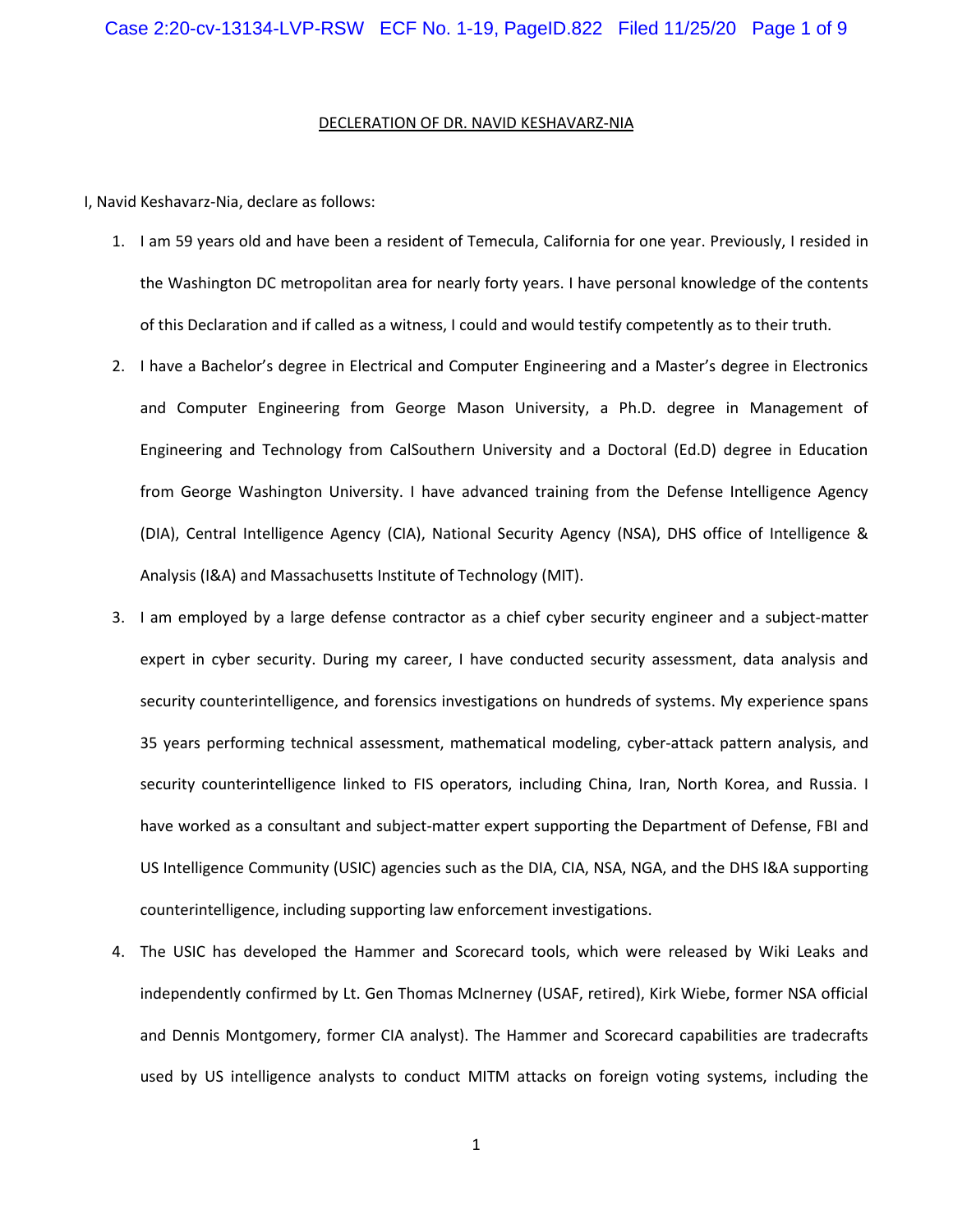Dominion Voting System (DVS) Democracy Suite and Systems and Software (ES&S) voting machines without leaving an electronic fingerprint. As such, these tools are used by nefarious operators to influence voting systems by covertly accessing DVS and altering the results in real-time and without leaving an electronic fingerprint. The DVS Democracy Suite Election Management System (EMS) consists of a set of applications that perform pre-voting and post-voting activities.

- 5. I have conducted data collection and forensic analysis using a combination of signals intelligence (SIGINT), human intelligence (HUMINT) and open source intelligence (OSINT) data associated with Chinese and other Foreign Intelligence Service (FIS) operators targeting US critical infrastructures. In that capacity, I have also conducted ethical hacking to support USIC missions.
- 6. I have performed forensic analysis of electronic voting systems, including the DVS Democracy Suite, ES&S (acquired by DVS), Scytl/SOE Software, and the Smartmatic systems used in hundreds of precincts in key battleground states. I have previously discovered major exploitable vulnerabilities in DVS and ES&S that permit a nefarious operator to perform sensitive functions via its built-in covert backdoor. The backdoor enables an operator to access to perform system updates and testing via the Internet without detection. However, it can also be used to conduct illicit activities such as shifting votes, deleting votes, or adding votes in real-time (Source: DVS Democracy Suite EMS Manual, version 5.11-CO::7, P.43). These events can take place through the Internet and without leaving a trace.
- 7. During my career, I have studied network communication reports that show DVS data being transferred to Internet Protocol (IP) addresses registered to Scytl in Barcelona, Spain. The results showed that Scytl maintained its SOE Software servers in a Barcelona data center for disaster recovery and backup purposes. In 2020, the SOE Software data center was moved to Frankfurt Germany where I believe 2020 election data was transferred.
- 8. Dominion Voting Systems (DVS) Corporation was founded in 2003 in Toronto, Ontario, Canada, by John Poulos and James Hoover. The company develops proprietary software and sells electronic voting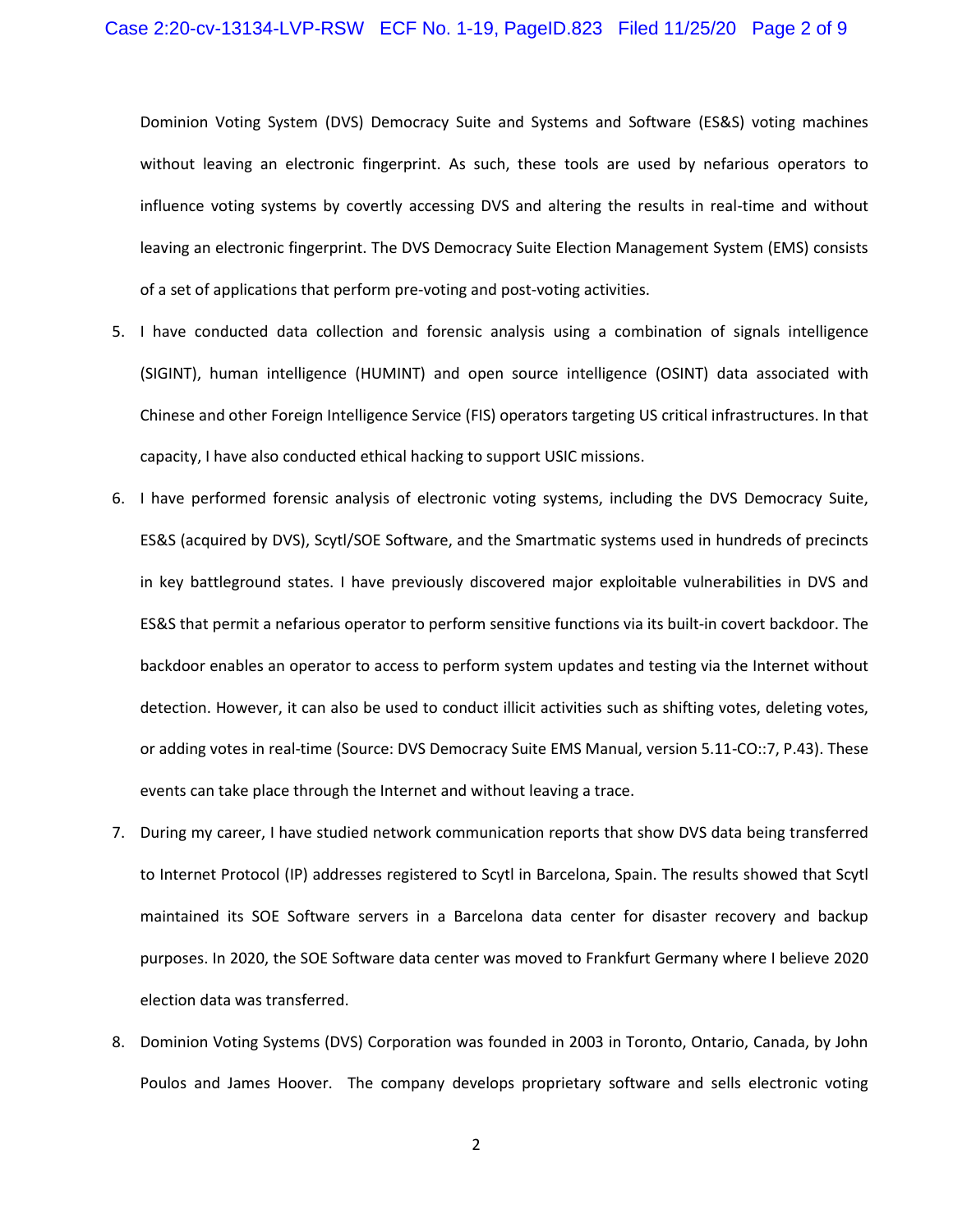## Case 2:20-cv-13134-LVP-RSW ECF No. 1-19, PageID.824 Filed 11/25/20 Page 3 of 9

hardware and software, including voting machines and tabulators, throughout the United States and other parts of the world. DVS reportedly had a strategic relationship with Venezuela's Bitza Corporation, which was 28% owned by the former President Chavez. Intelligence reports indicate that the DVS/Bitza software was co-developed in Venezuela to alter vote counts to ensure President Chavez (and later, President Maduro) were guaranteed to win an election. The combined DVS/Bitza software was used in numerous countries such as Bolivia and Philippines to forge election results to favor a specific candidate. Subsequently, DVS and its international partners, including Diebold/ES&S (later acquired by DVS), Scytl, SOE Software/eClarity and Smartmatic to establish a global monopoly.

- 9. Reports show that DVS is comprised of several companies which obfuscate its true organizational and ownership structures. The DVS companies include: 1) Dominion Voting Systems International Corporation, a Barbados corporation; 2) Dominion Voting Systems, Inc., a Delaware corporation; and 3) Dominion Voting Systems Corporation, a Canadian corporation. Similarly, Smartmatic is comprised of: 1) Smartmatic International Corporation, a Barbados corporation; 2) Smartmatic USA Corporation, a Delaware corporation; 3) Smartmatic International Holding B.V, a Netherlands corporation; and 4) Smartmatic TIM Corporation, a Philippines corporation. Based on my counterintelligence experience in USIC, I conclude that corporate structures were partially designed to obfuscate their complex relationships, especially with Venezuela, China and Cuba; and impede discovery by investigators.
- 10. According to NT Times, in April 2018, J. Alex Halderman from University of Michigan computer scientist demonstrated in a video how simple it is to rig a DVS machine. In the video, Dr. Halderman demonstrates how easy it is to rig the DVS machine. The name of the video is "I Hacked an Election. So Can the Russians." A caption next to the title read "It's time America's leaders got serious about voting security." (Source: https://www.c-span.org/video/?463480-4/washington-journal-j-alex-haldermandiscusses-election-security)

3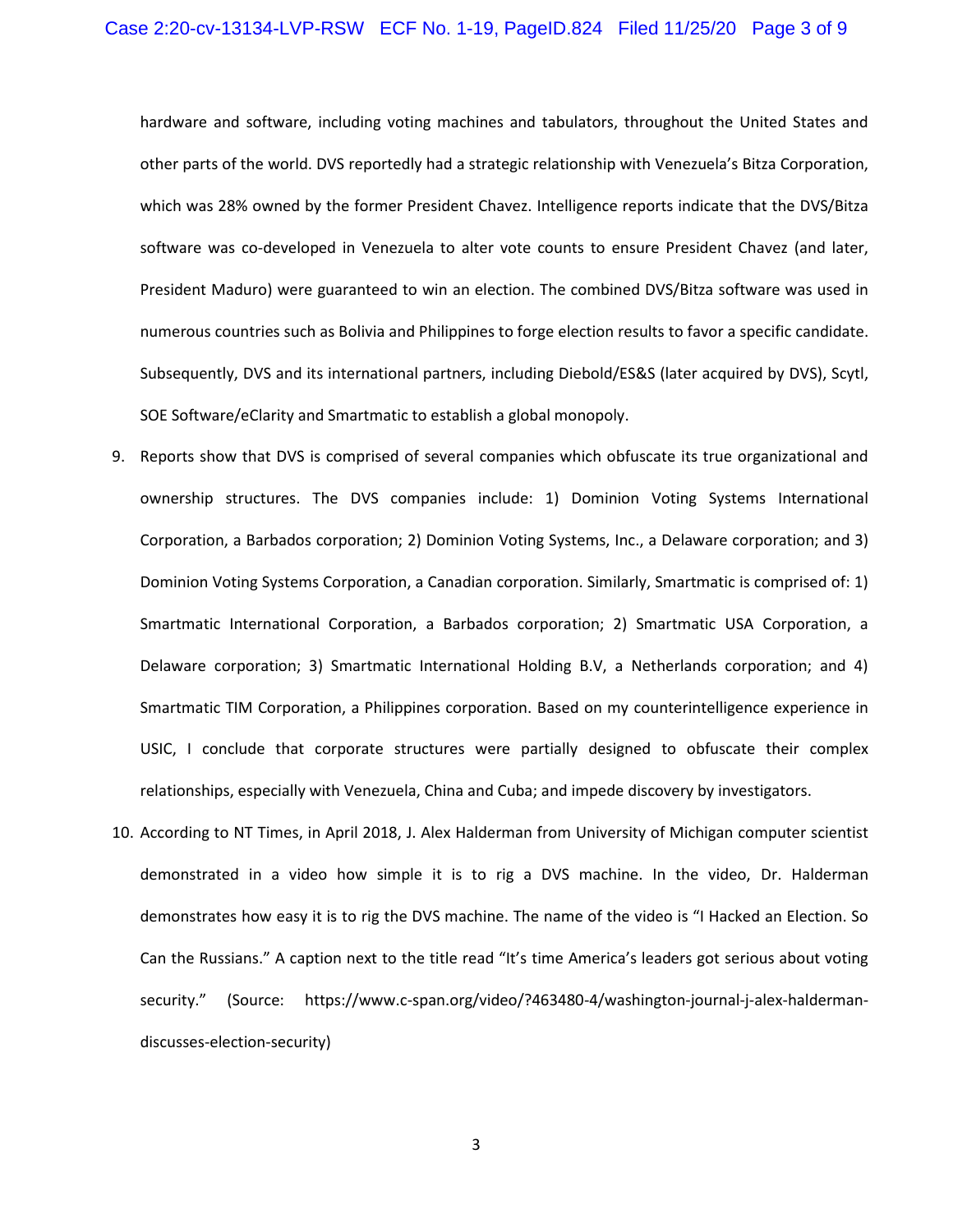- 11. Despite DVS's constant denial about the flaws of its systems, the company's ImageCast Precinct optical scanner system was totally hacked in August 2019. This occurred during the largest and most notable hacker convention, called DEFCON Voting Machine Hacking Village in Nevada. The DVS ImageCast Precinct is an integrated hybrid voting equipment by combining an optical paper ballot and ballot marking device to allow accessibility for the visually impaired. The system runs the Busybox Linux 1.7.4 operating system, which has known medium to high level exploitable vulnerabilities to allow remote attackers to compromise the VDS. (J. Moss, H. Hurtsi, M. Blaze et al., Voting Village Report, DEFCON Village Report in association with and Georgetown University Law Studies; Online Source: https://media.defcon.org/DEF%20CON%2027/voting-village-report-defcon27.pdf). The report indicated that "many of the specific vulnerabilities reported over a decade earlier (in the California and Ohio studies, for example) are still present in these systems today (A. Padilla, Consolidated report by California Secretary of State, Top-to-Bottom Review summary and detailed report, Page 4 (Online Source: https://www.sos.ca.gov/elections/ovsta/frequently-requested-information/top-bottom-review)
- 12. In 2019, a computer laptop and several USB memory cards containing the cryptographic key to access DVS systems were stolen in Philadelphia. The company disputes the risks posed by lost USB memory cards containing the cryptographic key. However, according to the election security expert Eddie Perez of the nonpartisan OSET Institute states "it is very common that a USB memory card has a wealth of information that is related not only to the configuration of the election and its ballot — and the behavior of the voting device — but also internal system data used to validate the election." I have previously analyzed the contents of the DVS and other voting system cryptographic keys. I believe that USB memory cards were used to facilitate administrative access to the backdoor to disrupt polling operations and impact ballot counting across MI, GA, PA, AZ and WI.
- 13. In 2018, NY Times conducted an investigation and concluded that DVS machines can be easily hacked. Subsequently, security experts conducted comprehensive security testing on DVS in August 2019 and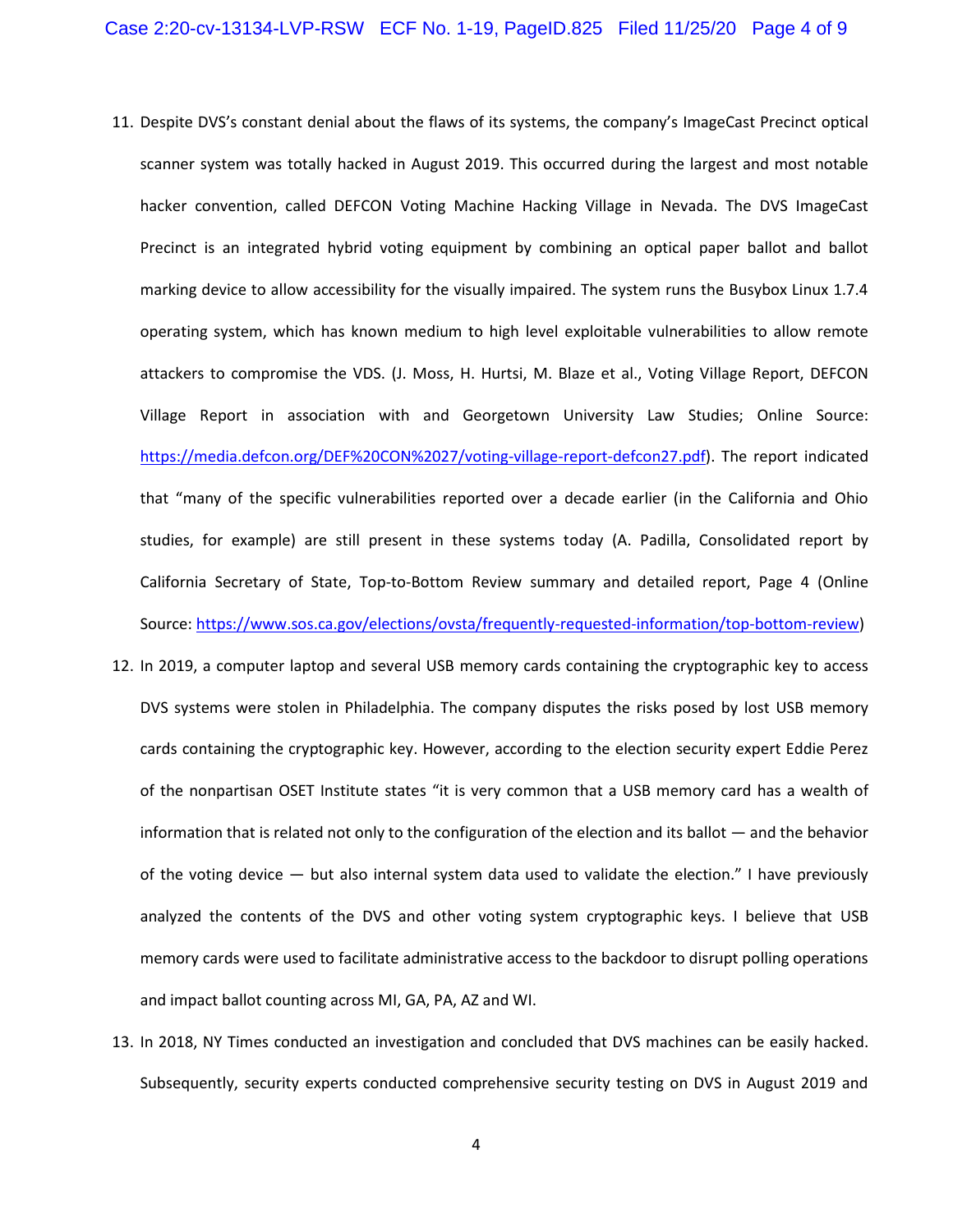## Case 2:20-cv-13134-LVP-RSW ECF No. 1-19, PageID.826 Filed 11/25/20 Page 5 of 9

discovered innumerable exploitable vulnerabilities that do not require extensive technical skill to breach. The DEFCON report identified major exploitable security flaws in DVS that were shared with the vendor. However, there is ample indication that these problems were not resolved. Moreover, DVS maintains the position that its voting machines are fully secure. They continue to avoid transparency or make their software codes to be analyzed by independent security investigators. In turn, December 2019, Senators Elizabeth Warren, Ron Wyden and Amy Klobuchar, along with Democratic Representative Mark Pocan raised major concerns regarding security vulnerabilities in DVS machines.

- 14. In my expert opinion, the combination of DVS, Scytl/SOE Software/eClarity and Smartmatic are vulnerable to data manipulation by unauthorized means. My judgment is based on conducting more than a dozen experiments combined with analyzing the 2020 Election data sets. Additionally, a number of investigators have examined DVS and reported their security findings (J. Schwartz, Scientific American Journal, 2018; DEFCON 2019; L. Norden et. al, America's Voting Machines at Risk, Brennan Center for Justice, NYU Law, 2014) confirming that electronic voting machines, including DVS have glaring security weaknesses that have remained unresolved.
- 15. I have not been granted access to examine any of the systems used in the 2020 Election. However, I have conducted detailed analysis of the NY Times data sets and have discovered significant anomalies are caused by fraudulent manipulation of the results. In my expert judgment, the evidence is widespread and throughout all battleground states I have studied. I conclude the following:
	- a. The vote count distribution in PA, WI, MI, AZ, NV, and GA are not based on normal system operation. Instead, they are caused by fraudulent electronic manipulation of the targeted voting machines.
	- b. On approximately 2:30 AM EST, TV broadcasts reported that PA, WI, AZ, NV and GA have decided to cease vote counting operations and will continue the following day. The unanimous decision to intentionally stop counting by all 5 battleground states is highly unusual, possibly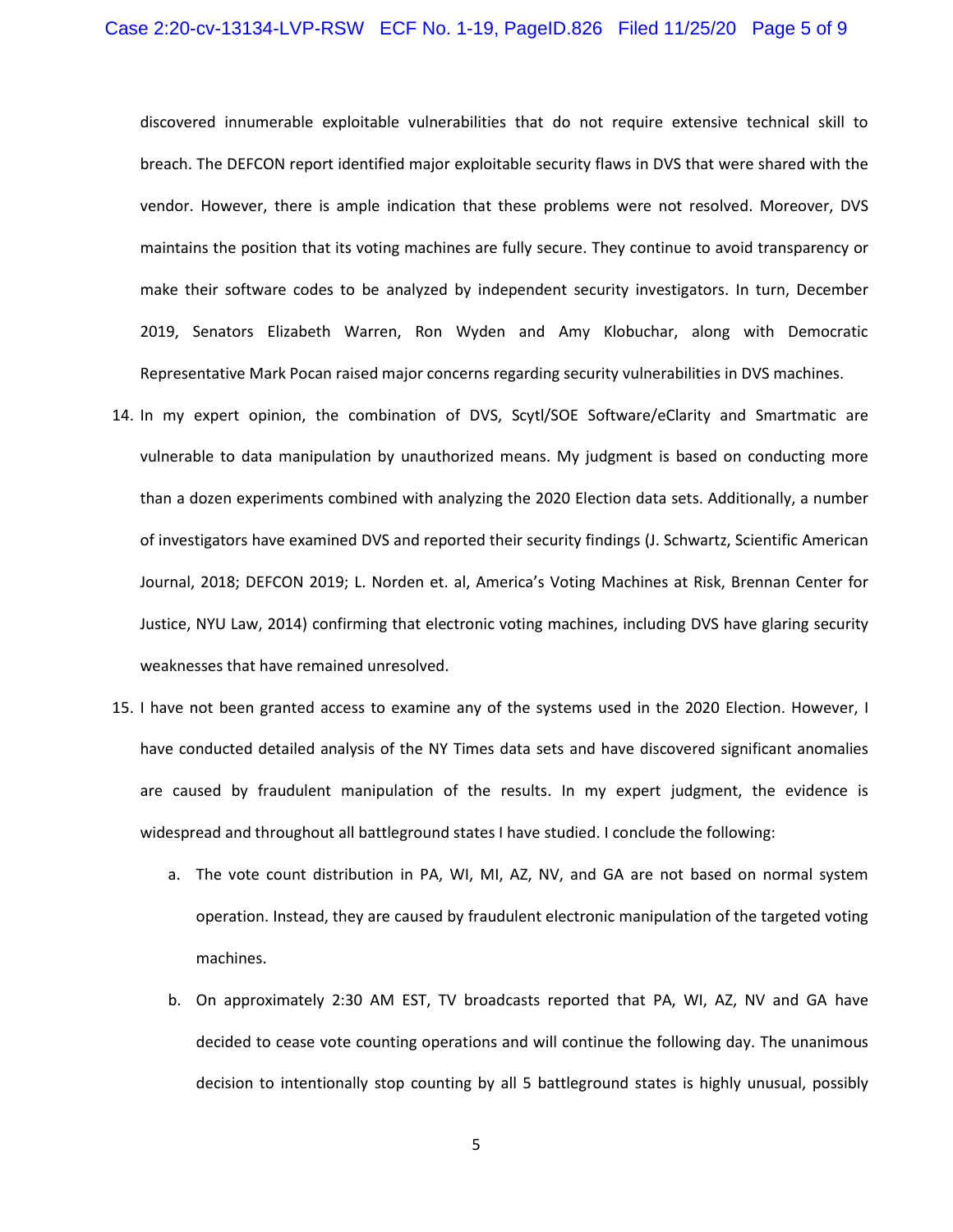unprecedented and demonstrates prior coordination by election officials in battleground state. There would be no legitimate reason battleground states need to pre-coordinate election activities and stop on-going adjudication processes. However, is equally puzzling that the vote counting did not stop, as reported. In fact, it continued behind closed doors in early hours of November 4, 2020. This activity is highly unusually and demonstrates collusion to achieve desired results without being monitored by watchers.

- c. When analyzing the NT Times data for the 2020 election, I conclude that the software algorithm manipulated votes counts forging between 1-2% of the precinct results to favor Vice President Biden. The software performed data alteration in real-time in order to maintain close parity among the candidates and without raising red flags. The specific software algorithm was developed by Smartmatic and implemented in DVS machines to facilitate backdoor access by a nefarious operator to manipulate live data, as desired.
- d. The DVS Democracy Suite's ImageCast Central optical scanner failed to correctly verify and validate absentee ballots, as described in its own literature. There is reported evidence that the optical scanner accepted and adjudicated ballots that did not have signatures or other key features that is required for ballot validation and verification. This indicates that the DVS system configuration was modified to accept invalid ballots when they should have been rejected.
- e. After the DVS ImageCast scanner validates a ballot, by design, it is required to tabulate and store the results in a cast vote record along with a human-readable image of the ballot that has been scanned. The image, called AuditMark provides the user with scanned results that is verifiable. However, media reports indicate that not only did the ImageCast fail to properly verify absentee ballots; it also failed to maintain records of the AutitMark that would be necessary to conduct an audit. The only way to alter this protocol is to alter the system configuration and prevent the ImageCast scanner from rejecting illegal ballots; and reprogram AuditMark to store ballot image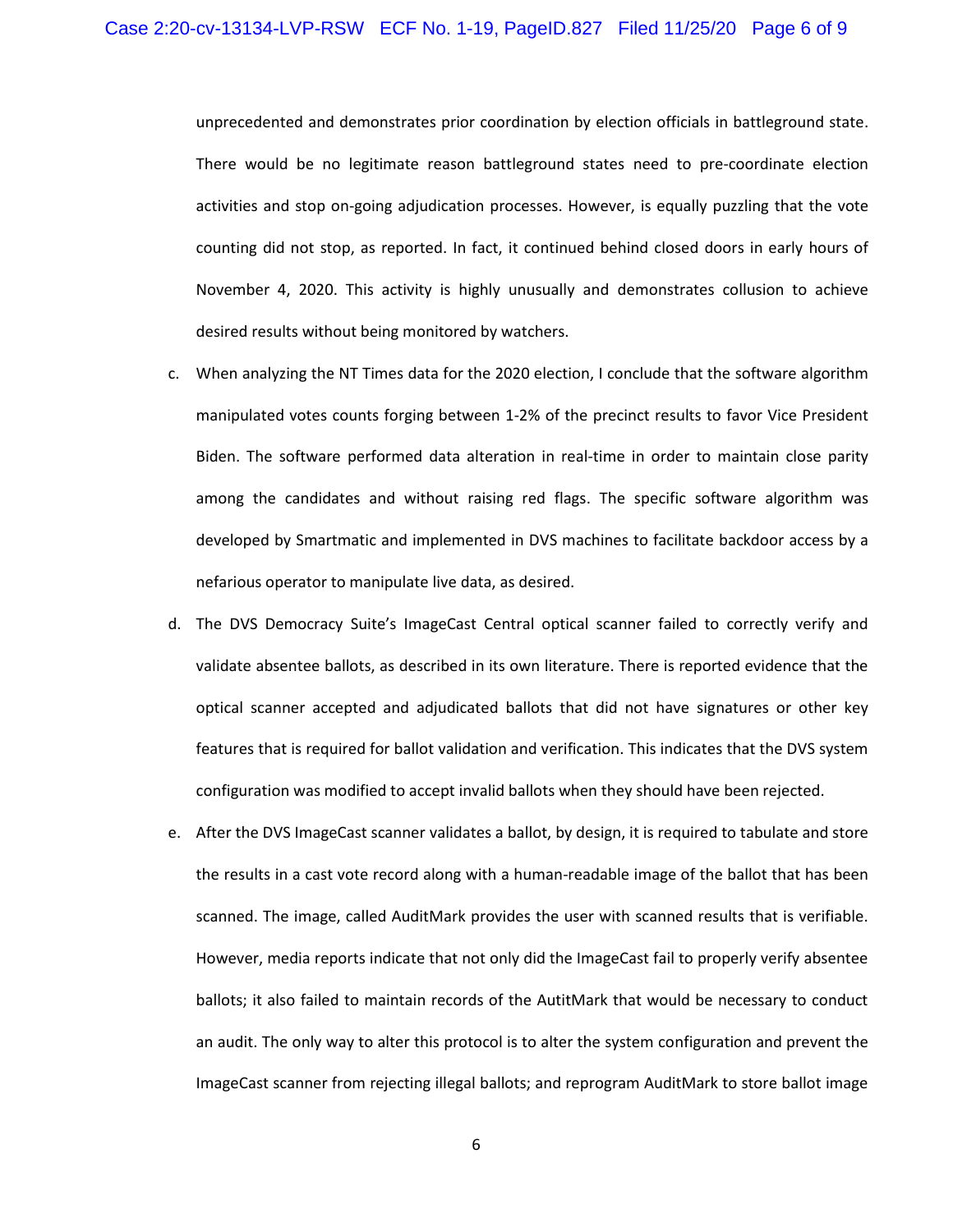that could be verified. This is evidence of fraud perpetrated to prevent investigators to discover the number of invalid votes that were cast.

- f. The cryptographic key store on DVS thumb drive (reported stolen in Philadelphia) was used alter vote counts prior to up chain reporting. Since DVS uses the same cryptographic key for all its voting systems in all battleground states, the key allowed a remote operator to conduct massive attacks on all battleground state data set without being detected.
- g. Beginning on approximately 4:30 AM EST on November 4, 2020, the vote counts favored Vice President Biden by nearly 80% in many jurisdictions. The data distribution is statistically congruent, even when considering a larger number of absentee ballots were collected for Vice President Biden.
- h. The data variance favoring Vice President continues to accelerate after 4:30 AM EST on November 4, 2020 and continues until it momentum through November 9, 2020. This abnormality in variance is evident by the unusually steep slope for Vice President Biden in all battleground states on November 4, 2020. A sudden rise in slope is not normal and demonstrates data manipulation by artificial means. For example in PA, President Trump's lead of more than 700,000 count advantage was reduced to less than 300,000 in a few short hours, which does not occur in the real world without an external influence. I conclude that manually feeding more than 400,000 mostly absentee ballots cannot be accomplished in a short time frame (i.e., 2-3 hours) without illegal vote count alteration. In another case for Edison County, MI, Vice President Biden received more than 100% of the votes at 5:59 PM EST on November 4, 2020 and again he received 99.61% of the votes at 2:23 PM EST on November 5, 2020. These distributions are cause for concern and indicate fraud.
- i. DVS has acknowledged that Chinese made parts are used in its voting machines. However, the company is unwilling to share details on its supply chains, foreign ownership, or its relationship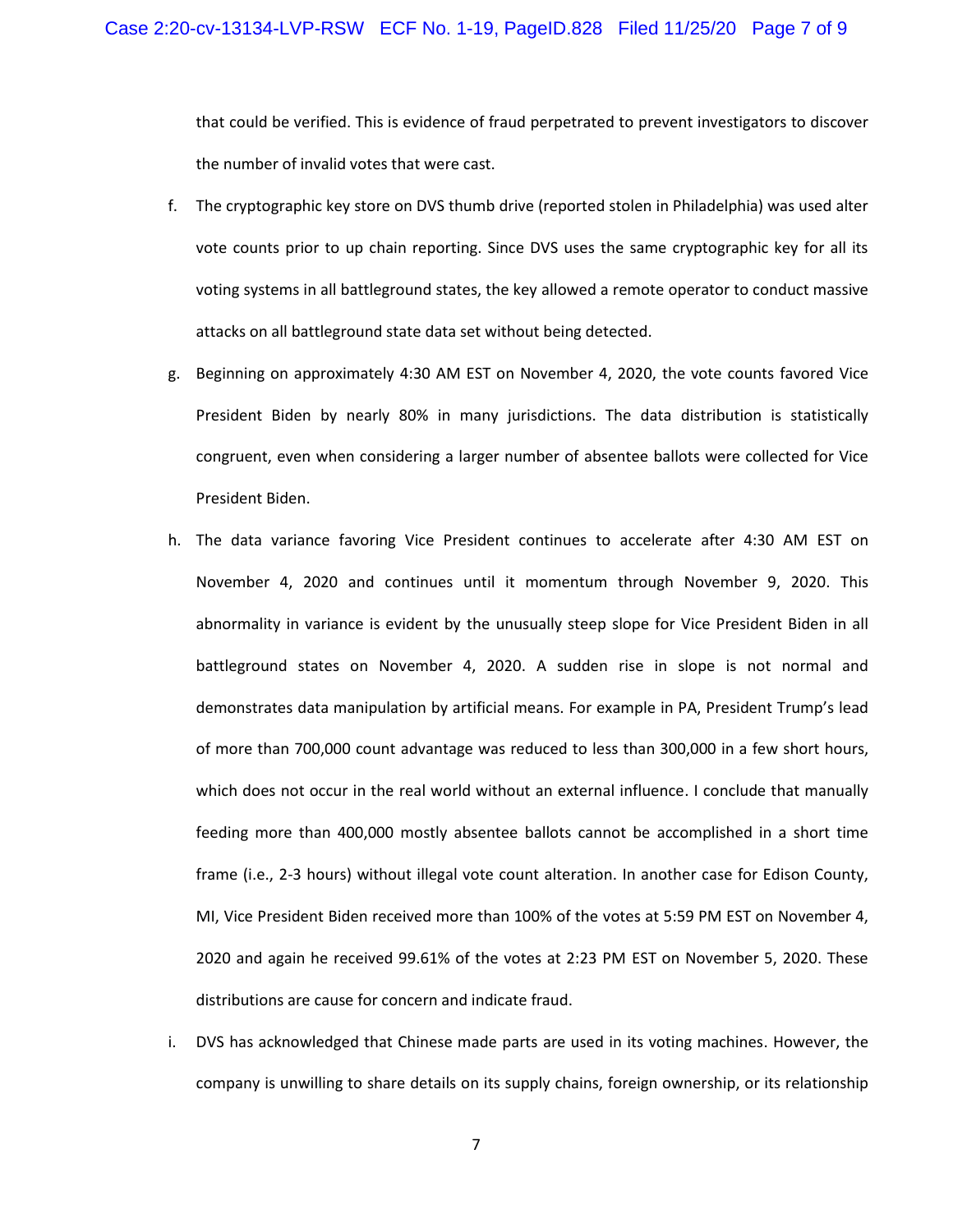with China, Venezuela and Cuba. In particular, I have seen USIC intelligence reports showing China's espionage activities in the United States and efforts to infiltrate elections. Since these countries are our enemies, I conclude that FIS and other operators were involved to influence the outcome of the 2020 election.

- j. A Man-in-the-Middle (MITM) cyber attack was carried out by covert operators using sophisticated tools, such as Hammer and Scorecard. The MITM attack occurred in two ways. Initially, remote operatives used USB memory cards containing cryptographic keys and access system backdoors to alter votes in battleground states. Subsequently, the results were forwarded to Scytl/SOE Software servers located in Frankfurt, Germany (previously, Barcelona, Spain). The MITM attack was structured to ensure sufficient data alteration had occurred prior to forwarding the tallied results to the Scytl/eClarity Software Electronic Night Reporting (ENR) system. The reason election data are forwarded overseas is to avoid detection and monitoring by the USIC to obfuscate the MITM.
- k. In my expert opinion, the DVS Democracy Suite, Scytl/SOE Software/eClarity and Smartmatic have not produced auditable results in the 2020 election. It is evident that ballots were not properly validated, system records were not kept, and the system experience considerable instability even several days prior to November 4, 2020 that require DVS to implement software changes at the last minute. In addition, the disparity in data distribution after 4:30 AM on November 4, 2020 indicates significant systemic anomalies that were widespread among all battleground states. The evidence is both extensive and persuasive and indicates large-scale fraud by remote operators.
- 16. I conclude that a combination of lost cryptographic key contained on stolen USB memory cards, serious exploitable system and software vulnerabilities and operating system backdoor in DVS, Scytl, SOE Software/eClarity and Smartmatic created the perfect environment to commit widespread fraud in all